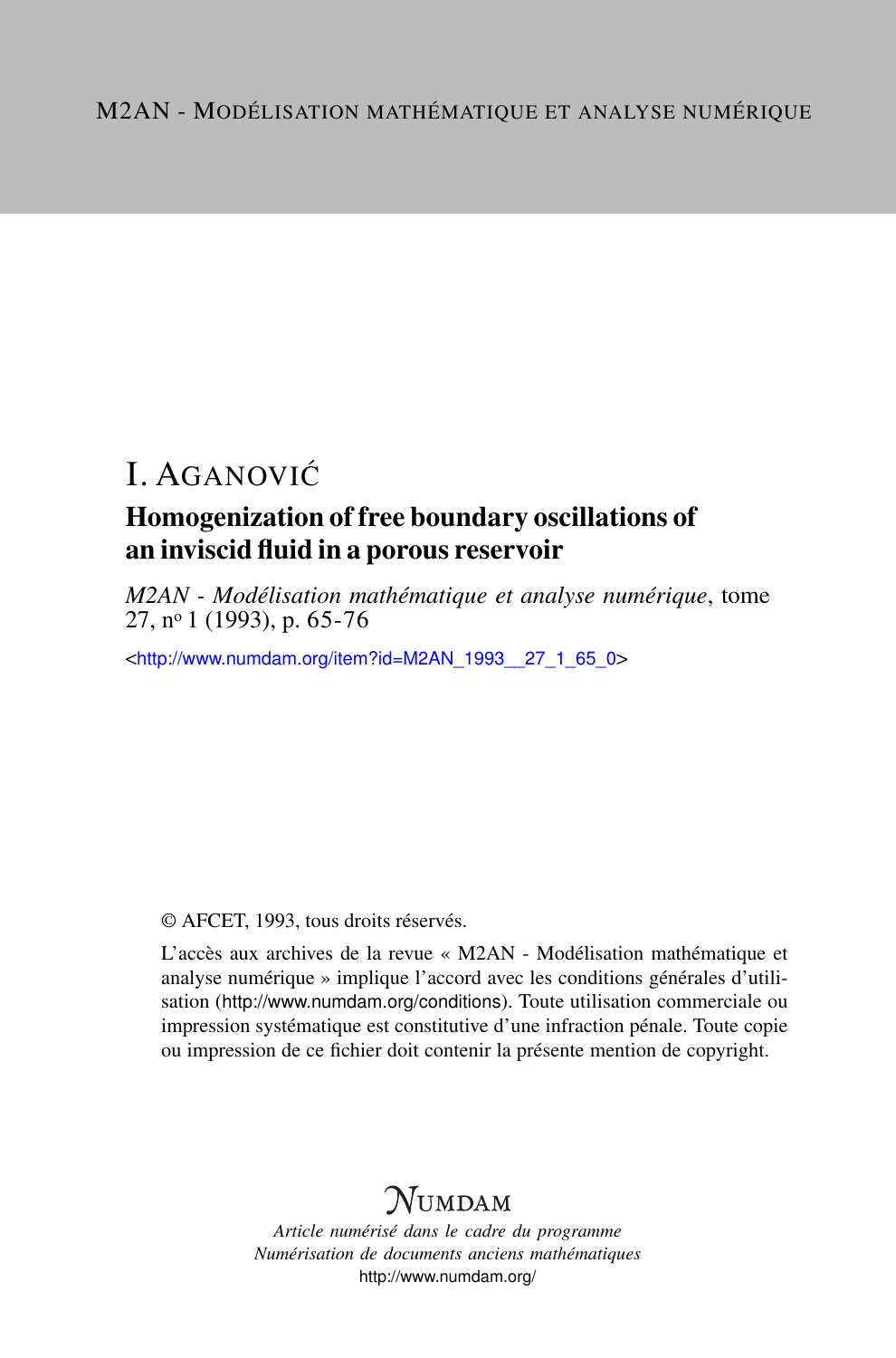## **EXAMPLE MATHEMATICAL MODELLING AND NUMERICAL ANALYSIS**<br> **EXAMPLE TO THE MODELISATION MATHÉMATIQUE ET ANALYSE NUMERIQUE**

(Vol. 27, n° 1, 1993, p. 65 à 76)

### HOMOGENIZATION OF FREE BOUNDARY OSCILLATIONS OF AN INVISCID FLUID IN A POROUS RESERVOIR (\*)

by I. AGANOVIĆ  $(1)$ 

Communicated by E. S. PALENCIA

Abstract. - We consider the linearised free boundary oscillations of a heavy inviscid incompressible fluid in an open bounded cylindrical reservoir, containing many vertical solid tubes, distributed in a periodic manner. The aim of the paper is to investigate limits of eigenfrequencies and eigenmodes, when the periodicity  $\varepsilon$  of the structure tends to zero.

Résumé. — Nous considérons les oscillations linéarisées de la frontière libre d'un fluide pesant non visqueux incompressible dans un réservoir qui contient de nombreux tubes verticaux distribués d'une manière périodique. Le but de l'article est d'examiner les limites des fréquences propres et des modes propres lorsque la périodicité e de la structure tend vers zéro.

#### 1. INTRODUCTION

In this paper we consider the linearised free boundary oscillations of a heavy inviscid incompressible fluid in a cylindrical domain, containing many cylindrical solid parts of a small diameter, distributed in a periodic manner with a small period  $\varepsilon > 0$ .

Let  $G \subset Y = [0, 1]^2$  be an open regular set, strictly included in Y, and  $Y^* = Y \setminus \overline{G}$ . For  $k \in \mathbb{Z}^2$  we define  $Y_k = Y + k$ ,  $G_k = G + k$ . Let  $\Gamma \subset \mathbb{R}^2$  be a bounded regular domain and

$$
\Omega = \Gamma \times [0, 1[, \tag{1.1}
$$

$$
\Sigma = \partial \Gamma \times [0, 1[, \tag{1.2}
$$

$$
\Gamma_0 = \Gamma \times \{0\} \; , \quad \Gamma_1 = \Gamma \times \{1\} \; . \tag{1.3}
$$

<sup>(\*)</sup> Manuscript received December 1991.

The work was supported by a Grant of Ministry of Science of Republic Croatia.

<sup>(1)</sup> Department of Mathematics, University of Zagreb, p.o. box 635, 41001 Zagreb, Croatia.

M<sup>2</sup> AN Modélisation mathématique et Analyse numérique 0764-583X/93/01/65/12/\$ 2.20 Mathematical Modelling and Numerical Analysis (C) AFCET Gauthier-Villars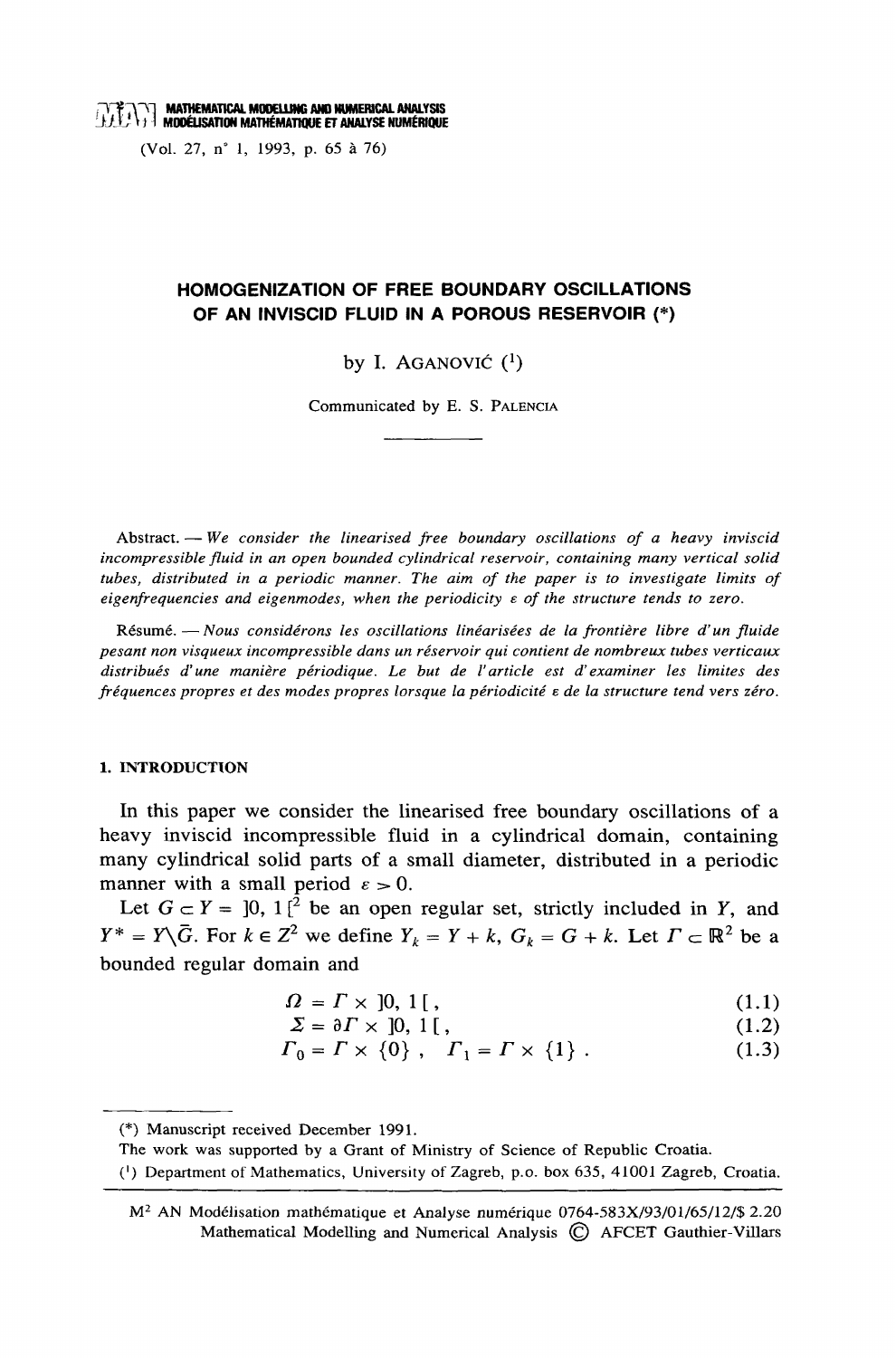For sufficiently small  $\varepsilon > 0$  we consider the sets

$$
I_{\varepsilon} = \left\{ k \in \mathbb{Z}^2 : \varepsilon Y_k \subset \Gamma \right\},\tag{1.4}
$$

$$
G^{\varepsilon} = \bigcup_{k \in I_{\varepsilon}} (\varepsilon G_k), \quad \Gamma^{\varepsilon} = \Gamma \backslash \bar{G}^{\varepsilon} \tag{1.5}
$$

and define

$$
\Omega^{\varepsilon} = \Gamma^{\varepsilon} \times [0, 1[, \quad \Sigma^{\varepsilon} = \partial G^{\varepsilon} \times [0, 1[, \quad (1.6)
$$

$$
\Gamma_0^{\varepsilon} = \Gamma^{\varepsilon} \times \{0\} , \qquad \Gamma_1^{\varepsilon} = \Gamma^{\varepsilon} \times \{1\} . \tag{1.7}
$$

Obviously,

$$
\partial \Omega^{\epsilon} = \Sigma \cup \Sigma^{\epsilon} \cup \Gamma_0^{\epsilon} \cup \Gamma_1^{\epsilon}.
$$
 (1.8)

We consider  $\Gamma_1^{\epsilon}$  to be the free boundary of the fluid, being in the equilibrium state in the reservoir  $\Omega^{\epsilon}$  with the solid walls  $\Sigma$ ,  $\Sigma^{\epsilon}$  and  $\Gamma_0^{\epsilon}$ . Assuming that diam  $\Gamma \ll 1$ , one can consider small potential oscillations of the fluid around the equilibrium state. Let  $\Phi^{\epsilon}(x_1, x_2, x_3, t)$  and  $U^{\epsilon}(x_1, x_2, t)$   $((x_1, x_2) \in$  $\Gamma^{\varepsilon}$ ,  $x_3 \in [0, 1]$ ,  $t \in \mathbb{R}$ ) denote, respectively, the velocity potential and the free surface perturbation (in the direction opposite to the gravity). Looking for the oscillations of the form

$$
\Phi^{\varepsilon}(x_1, x_2, x_3, t) = \varphi^{\varepsilon}(x_1, x_2, x_3) \sin \omega_{\varepsilon} t , \qquad (1.9)
$$

$$
U^{\varepsilon}(x_1, x_2, t) = u^{\varepsilon}(x_1, x_2) \cos \omega_{\varepsilon} t, \qquad (1.10)
$$

we have the following spectral problem  $[cf. 3]$ :

$$
\Delta \varphi^{\varepsilon} = 0 \quad \text{in} \quad \Omega^{\varepsilon}, \tag{1.11}
$$

$$
\frac{\partial \varphi^{\varepsilon}}{\partial \nu} = 0 \quad \text{on} \quad \Sigma \cup \Sigma^{\varepsilon} \cup \Gamma_0^{\varepsilon}, \tag{1.12}
$$

$$
\frac{\partial \varphi^{\varepsilon}}{\partial x_3} + \omega_{\varepsilon} u^{\varepsilon} = 0 \quad \text{on} \quad \Gamma_1^{\varepsilon}, \tag{1.13}
$$

$$
\frac{\omega_{\varepsilon}}{g} \varphi^{\varepsilon} + u^{\varepsilon} = 0 \quad \text{on} \quad \Gamma_1^{\varepsilon}.
$$
 (1.14)

Here  $\nu$  denotes the outward normal on  $\partial \Omega^{\varepsilon}$ ; g is the gravity acceleration.

With the help of homogenization method [1], [5] and an abstract theorem of G. A. Yosifian, O. A. Oleinik and A. S. Shamaev [4], we shall find out the limits of the eigenvalues  $\omega_{\varepsilon}$  and eigenmodes  $u^{\varepsilon}$ , when the periodicity  $\varepsilon$ tends to zero.

> M<sup>2</sup> AN Modélisation mathématique et Analyse numérique Mathematical Modelling and Numerical Analysis

66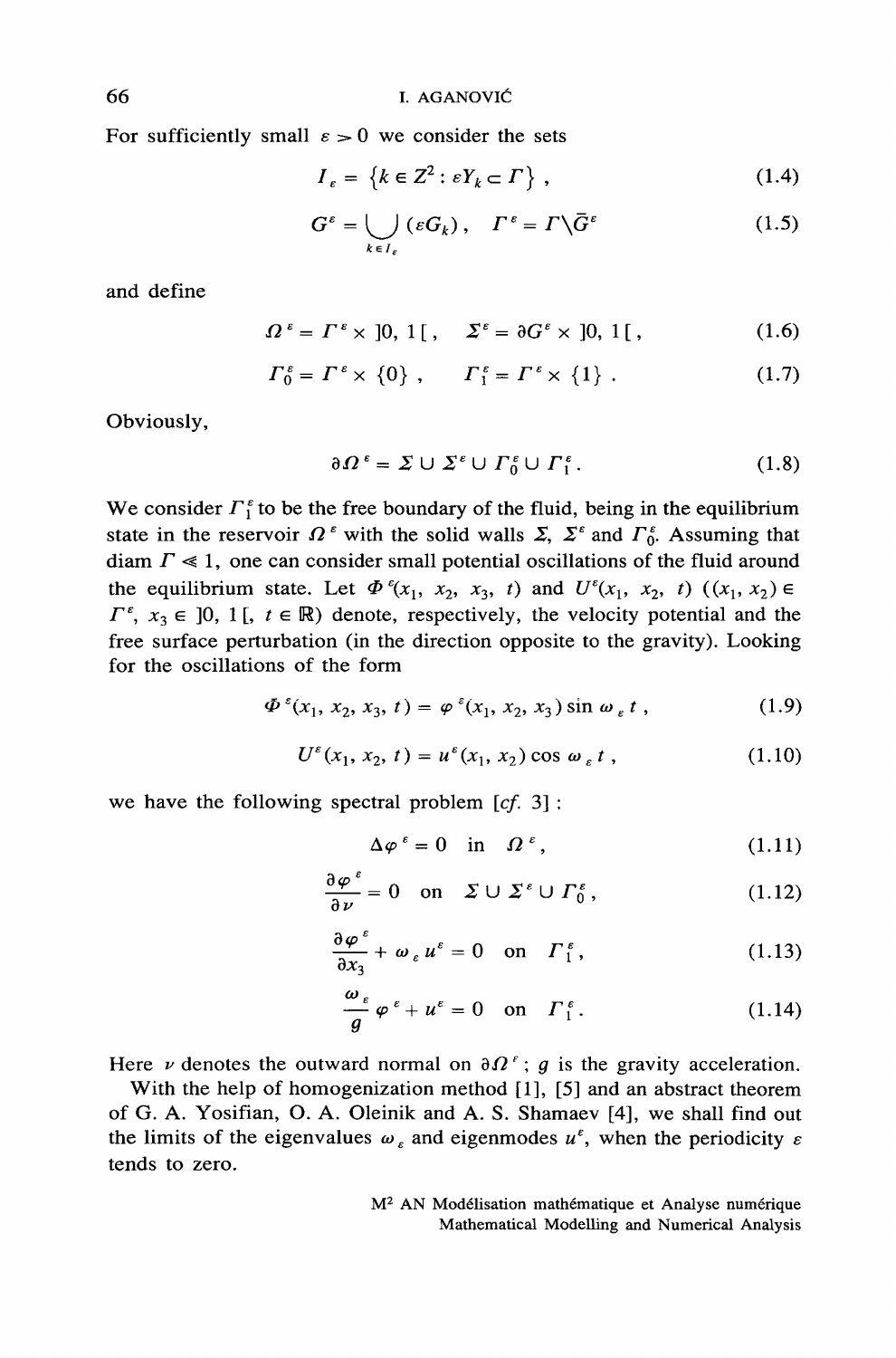#### 2. THE CONVERGENCE THEOREM

Let  $q^{i}$   $(i = 1, 2)$  be a solution to the problem

$$
\Delta q^i = 0 \quad \text{in} \quad \mathbb{R}^2 \,, \tag{2.1}
$$

$$
\frac{\partial q^i}{\partial \nu} = - \nu_i \quad \text{on} \quad \partial G \;, \tag{2.2}
$$

$$
q^i \t{is } Y \t{-periodic} \t(2.3)
$$

(where  $\nu$  denotes the outward normal on  $\partial G$ ), and

$$
\Theta = |Y^*|, \quad a_{ij} = \Theta \delta_{ij} + \int_{Y^*} \frac{\partial q^i}{\partial y_j} dy, \quad i, j = 1, 2. \tag{2.4}
$$

The matrix  $(a_{ij})_{i,j=1,2}$  is symmetric and positive definite [2]. With the help of two-scale asymptotic expansion [1], [5], one can get easily the homogenized problem, corresponding to the problem  $(1.11)$ - $(1.14)$ :

$$
\sum_{i,j=1}^{2} \frac{\partial}{\partial x_i} \left( a_{ij} \frac{\partial \varphi}{\partial x_j} \right) + \Theta \frac{\partial^2 \varphi}{\partial x_3^2} = 0 \quad \text{in} \quad \Omega ,
$$
 (2.5)

$$
\sum_{i,j=1}^{2} a_{ij} \frac{\partial \varphi}{\partial x_j} \nu_i = 0 \quad \text{on} \quad \Sigma , \qquad (2.6)
$$

$$
\frac{\partial \varphi}{\partial x_3} = 0 \quad \text{on} \quad \Gamma_0 \,, \tag{2.7}
$$

$$
\frac{\partial \varphi}{\partial x_3} + \omega u = 0 \quad \text{on} \quad \Gamma_1 \,, \tag{2.8}
$$

$$
\frac{\omega}{g} \varphi + u = 0 \quad \text{on} \quad \Gamma_1 \,. \tag{2.9}
$$

Let us introduce the Hilbert spaces

$$
H^{\varepsilon} = \left\{ v \in L^{2}(\Gamma_{1}^{\varepsilon}) : \int_{\Gamma_{1}^{\varepsilon}} v \, dx_{1} \, dx_{2} = 0 \right\},
$$
 (2.10)

$$
V^{\varepsilon} = \{ v \in H^{1}(\Omega^{\varepsilon}) : \gamma^{\varepsilon} \in H^{\varepsilon} \}
$$
 (2.11)

$$
H = \left\{ v \in L^2(\Gamma_1) : \int_{\Gamma_1} v \, dx_1 \, dx_2 = 0 \right\},\tag{2.12}
$$

$$
V = \{ v \in H^1(\Omega) \, ; \, \gamma v \in H \} \tag{2.13}
$$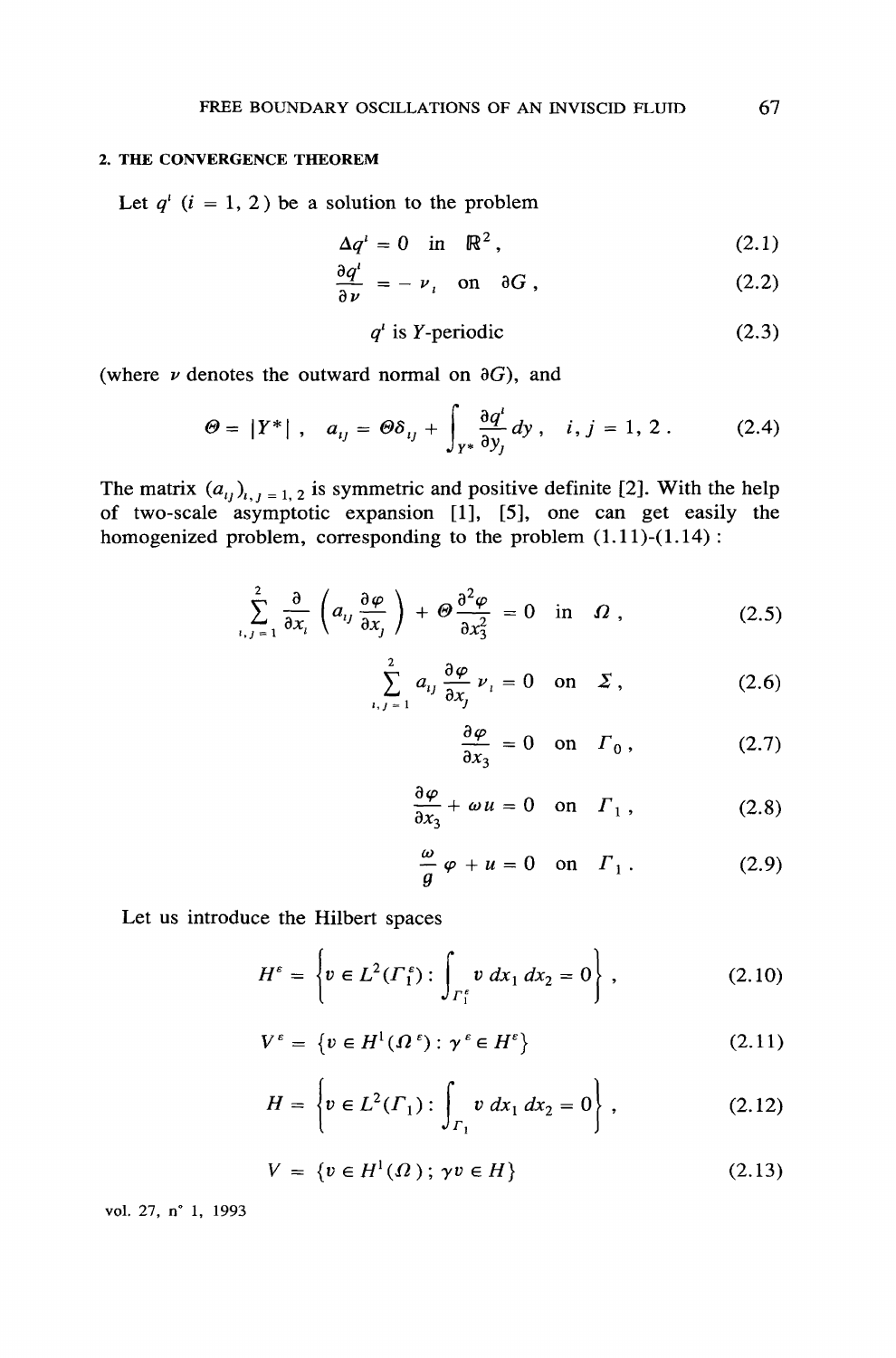equipped, respectively, with the norms

$$
\|v\|_{H^{\epsilon}} = \left(\int_{\Gamma_1^{\epsilon}} v^2 dx_1 dx_2\right)^{1/2}, \tag{2.14}
$$

$$
\|v\|_{V^{\varepsilon}} = \left(\int_{\Omega^{\varepsilon}} |\nabla v|^2 dx\right)^{1/2},
$$
\n(2.15)

$$
\|v\|_{H} = \left(\Theta \int_{\Gamma_1} v^2 dx_1 dx_2\right)^{1/2}, \qquad (2.16)
$$

$$
\|v\|_{V} = \left(\int_{\Omega} \left( \left( \sum_{i,j=1}^{2} a_{ij} \frac{\partial v}{\partial x_{i}} \frac{\partial v}{\partial x_{j}} + \Theta \left( \frac{\partial v}{\partial x_{3}} \right)^{2} \right) dx \right)^{1/2} \right). \quad (2.17)
$$

Let  $K^{\varepsilon}: H^{\varepsilon} \to V^{\varepsilon}$  and  $K: H \to V$  be the linear operators, defined, respectively, by the conditions

$$
(K^{\varepsilon} f, v)_{V^{\varepsilon}} = (f, \gamma^{\varepsilon} v)_{H^{\varepsilon}}, \quad f \in H^{\varepsilon}, \quad v \in V^{\varepsilon}, \tag{2.18}
$$

$$
(Kf, v)_V = (f, \gamma v)_H, \quad f \in H, \quad v \in V, \tag{2.19}
$$

where  $\gamma^{\epsilon}$ :  $H^1(\Omega^{\epsilon}) \to L^2(\Gamma_1^{\epsilon})$  and  $\gamma$ :  $H^1(\Omega) \to L^2(\Gamma_1)$  denote the trace operators, and let

$$
A^{\varepsilon} = \gamma^{\varepsilon} K^{\varepsilon} , \quad A = \gamma K . \tag{2.20}
$$

Then the problems  $(1.11)-(1.14)$  and  $(2.5)-(2.9)$  are equivalent, respectively, to the equations

$$
A^{\varepsilon} u^{\varepsilon} = \mu^{\varepsilon} u \ , \quad \varphi = - \omega_{\varepsilon} K^{\varepsilon} u^{\varepsilon} \ , \qquad (2.21)
$$

and

$$
Au = \mu u \,, \quad \varphi = - \omega K u \,, \tag{2.22}
$$

where  $\mu^{\epsilon} = g/\omega_{\epsilon}^{2}$ ,  $\mu = g/\omega^{2}$ . It is easy to see that the operators  $A^{\epsilon}$ :  $H^{\varepsilon} \to H^{\varepsilon}$  and  $A: H \to H$  are symmetric, compact and strictly positive. Consequently, the problems  $(2.21)$  and  $(2.22)$  have numerable sets of eigenvalues

$$
\mu_1^{\epsilon} \ge \mu_2^{\epsilon} \ge \cdots, \tag{2.23}
$$

$$
\mu_1 \ge \mu_2 \ge \cdots,\tag{2.24}
$$

and correspondent eigenfunctions

$$
u_k^{\varepsilon}, k = 1, 2, ..., (u_k^{\varepsilon}, u_{k'}^{\varepsilon})_{H^{\varepsilon}} = \delta_{kk'}, \qquad (2.25)
$$

$$
u_k, k = 1, 2, ..., (u_k, u_{k'})_H = \delta_{kk'}, \qquad (2.26)
$$

M<sup>2</sup> AN Modélisation mathématique et Analyse numérique Mathematical Modelling and Numerical Analysis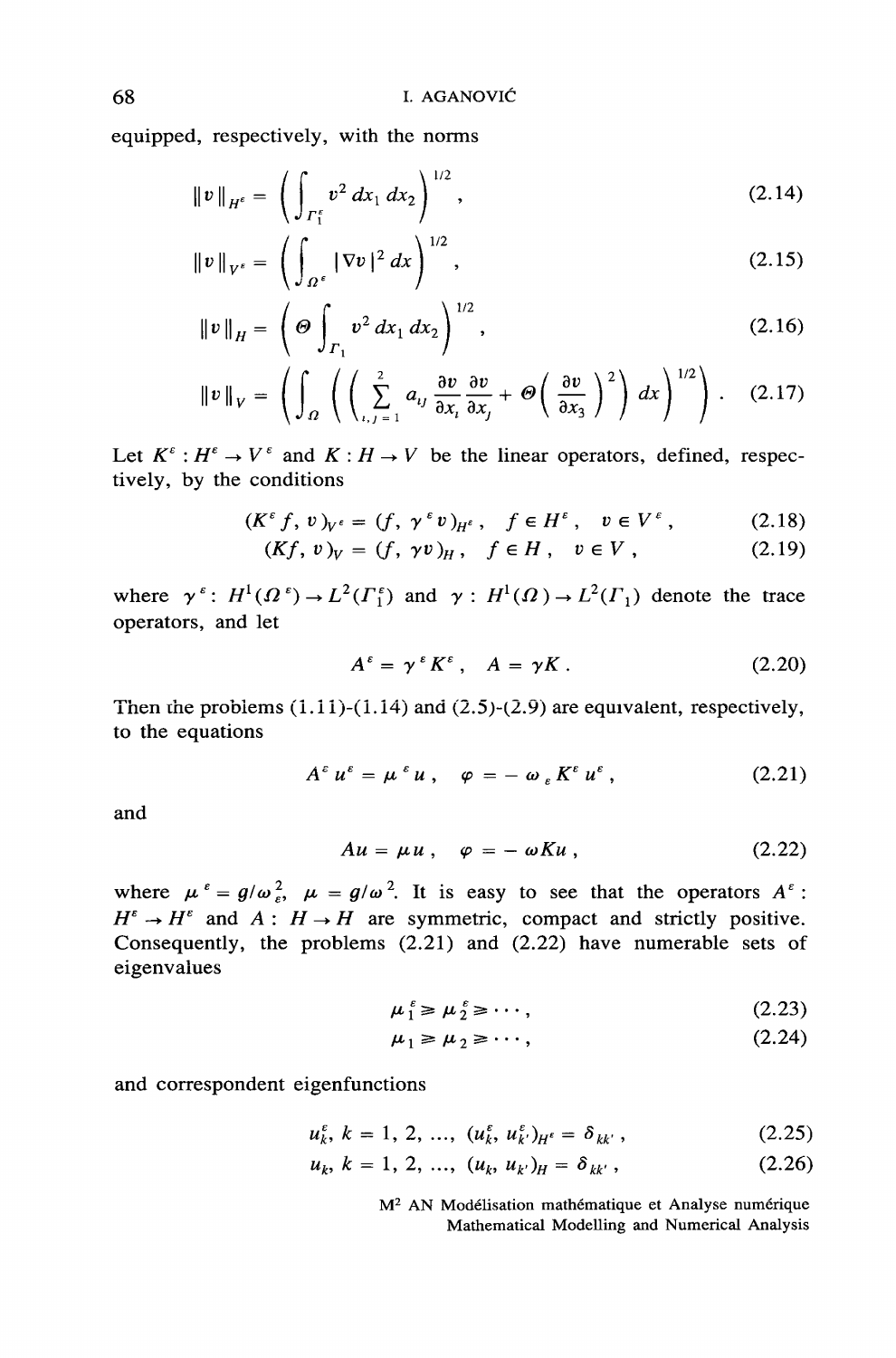respectively. Each eigenvalue in  $(2.23)$  and  $(2.24)$  is counted as many times as its multiplicity.

For  $f \in H$ , let

$$
R^{\varepsilon} f = f - \frac{1}{| \Gamma^{\varepsilon} |} \int_{\Gamma_1^{\varepsilon}} f \, dx_1 \, dx_2 \,. \tag{2.27}
$$

Obviously,  $R^{\varepsilon}: H \to H^{\varepsilon}$ .

THEOREM 2.1 : The following conclusions hold true :

$$
\lim_{\varepsilon \to 0} \mu_k^{\varepsilon} = \mu_k, \quad k = 1, 2, \dots; \tag{2.28}
$$

if the multiplicity of  $\mu_{k+1}$  is equal m and if w is an element of the corresponding eigenspace, then there exists a linear combination  $\bar{u}$  of the functions  $u_{k+1}^{\varepsilon}$ ,  $u_{k+2}^{\varepsilon}$ , ...,  $u_{k+m}^{\varepsilon}$ , such that

$$
\lim_{\varepsilon \to 0} \|\overline{u}^{\varepsilon} - R^{\varepsilon} w\|_{H^{\varepsilon}} = 0.
$$
\n(2.29)

#### 3. PROPERTIES OF THE OPERATORS  $A^s$

LEMMA 3.1 : For  $f \in H$ , it holds

$$
\lim_{\varepsilon \to 0} \|R^{\varepsilon} f\|_{H^{\varepsilon}} = \|f\|_{H}. \tag{3.1}
$$

Proof: We have

$$
\|R^{\varepsilon} f\|_{H^{\varepsilon}}^2 = \int_{\Gamma_1^{\varepsilon}} f^2 dx_1 dx_2 - \frac{1}{|\Gamma^{\varepsilon}|} \left( \int_{\Gamma_1^{\varepsilon}} f dx_1 dx_2 \right)^2. \tag{3.2}
$$

Let  $\chi^{\varepsilon}$  be the characteristic function of the set  $\Gamma^{\varepsilon}$ ; it is known that

$$
\chi^{\varepsilon} \to \Theta \quad \text{weakly in} \quad L^2(\Gamma) \,, \tag{3.3}
$$

when  $\varepsilon$  tends to zero. With the help of it, we obtain

$$
\lim_{\varepsilon \to 0} \int_{\Gamma_1^{\varepsilon}} f^2 \, dx_1 \, dx_2 = \lim_{\varepsilon \to 0} \int_{\Gamma_1} x^{\varepsilon} f^2 \, dx_1 \, dx_2 = \|f\|_{H}^2, \tag{3.4}
$$

$$
\lim_{\varepsilon \to 0} | \Gamma^{\varepsilon} | = \int_{\Gamma} \chi^{\varepsilon} dx_1 dx_2 = \Theta | \Gamma | , \qquad (3.5)
$$

$$
\lim_{\varepsilon \to 0} \int_{\Gamma_1^{\varepsilon}} f \, dx_1 \, dx_2 = \lim_{\varepsilon \to 0} \int_{\Gamma_1} \chi^{\varepsilon} f \, dx_1 \, dx_2 = 0 \tag{3.6}
$$

and hence  $(3.1)$ .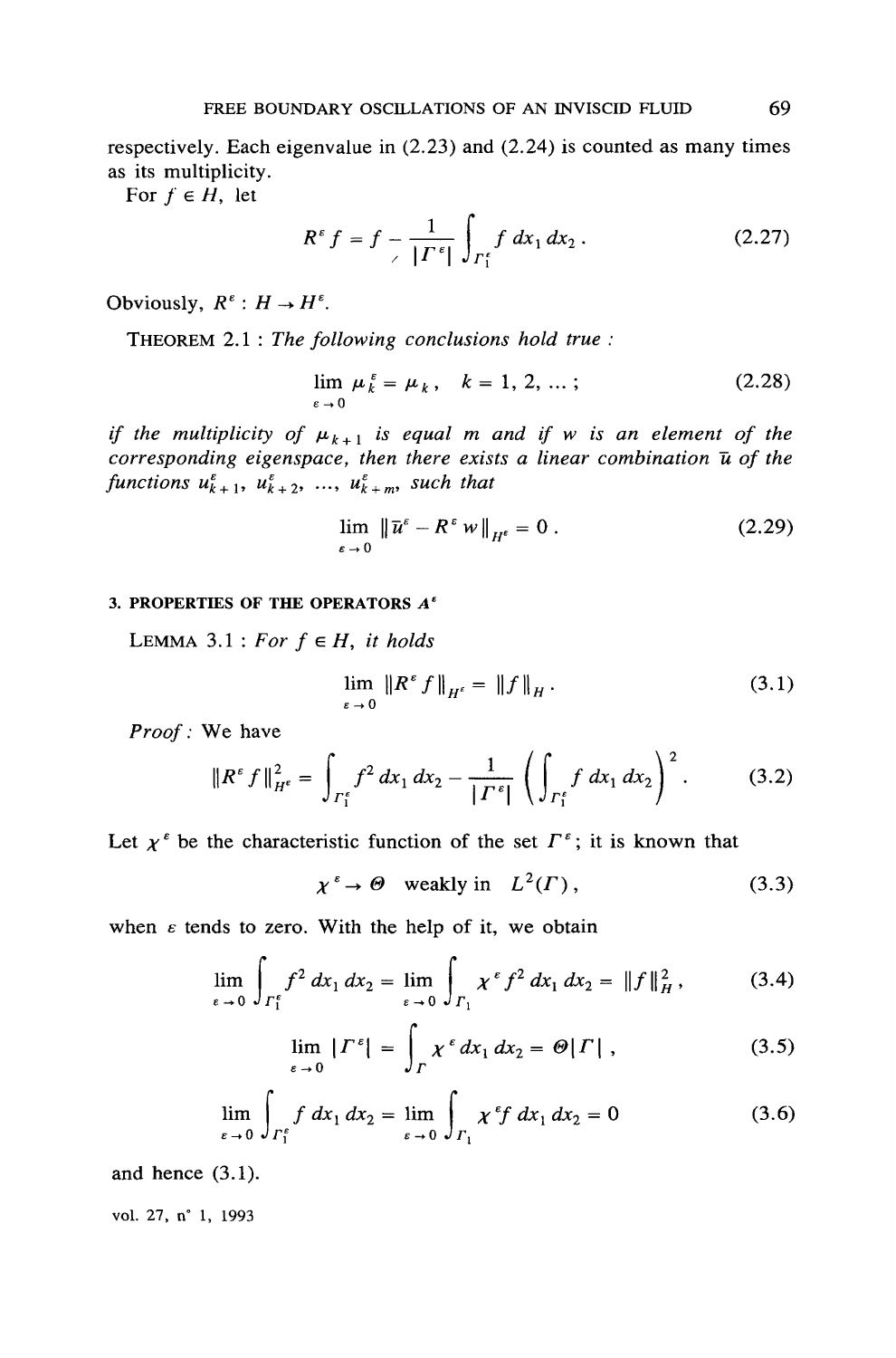In what follows,  $C > 0$  denotes a generic constant, not depending on  $\varepsilon$  and having possibly different values at different places.

It is known [2] that there exists a linear extension operator  $P^{\epsilon}$ :  $H^1(\Omega^{\epsilon}) \to H^1(\Omega)$ , with the property

$$
\|\nabla (P^{\varepsilon} v)\|_{L^2(\Omega)} \leq C \|\nabla v\|_{L^2(\Omega^{\varepsilon})}, \quad v \in H^1(\Omega^{\varepsilon}). \tag{3.7}
$$

LEMMA  $3.2:$  It holds the inequality

$$
\|P^{\varepsilon} v\|_{L^{2}(T_1)} \leq C \|v\|_{V^{\varepsilon}}, \quad v \in V^{\varepsilon}. \tag{3.8}
$$

Proof: Obviously,

$$
P^{\varepsilon} v - \frac{1}{|F|} \int_{F_1} P^{\varepsilon} v \, dx_1 \, dx_2 \in V . \tag{3.9}
$$

Therefore it holds

$$
\left\| P^{\epsilon} v - \frac{1}{|T|} \int_{\Gamma_1} P^{\epsilon} v \, dx_1 \, dx_2 \right\|_{L^2(\Gamma_1)} \leq C \left\| \nabla (P^{\epsilon} v) \right\|_{L^2(\Omega)}. \tag{3.10}
$$

Using  $(3.7)$ , we obtain

$$
\|P^{\varepsilon} v\|_{L^{2}(r_{1})}^{2} \leq C \|v\|_{V^{\varepsilon}}^{2} + (1 - \Theta) \|P^{\varepsilon} v\|_{L^{2}(r_{1})}^{2}, \qquad (3.11)
$$

and hence  $(3.8)$ .

LEMMA  $3.3:$  It holds the inequality

$$
\|A^{\varepsilon} f\|_{H^{\varepsilon}} \le C \|f\|_{H^{\varepsilon}}, \quad f \in H^{\varepsilon}.
$$
 (3.12)

Proof: We have

$$
\|A^{\epsilon} f\|_{H^{\epsilon}} \le \|P^{\epsilon} K^{\epsilon} f\|_{L^{2}(r_{1})}
$$
\n(3.13)

and, using Lemma 3.2,

$$
\|A^{\varepsilon} f\|_{H^{\varepsilon}} \le C \|K^{\varepsilon} f\|_{V^{\varepsilon}} ; \tag{3.14}
$$

because of  $(2.18)$ , it holds

$$
\|K^{\varepsilon} f\|_{V^{\varepsilon}}^2 = (f, A^{\varepsilon} f)_{H^{\varepsilon}} \le \|f\|_{H^{\varepsilon}} \cdot \|A^{\varepsilon} f\|_{H^{\varepsilon}}, \tag{3.15}
$$

and hence  $(3.12)$ .

M<sup>2</sup> AN Modélisation mathématique et Analyse numérique Mathematical Modelling and Numerical Analysis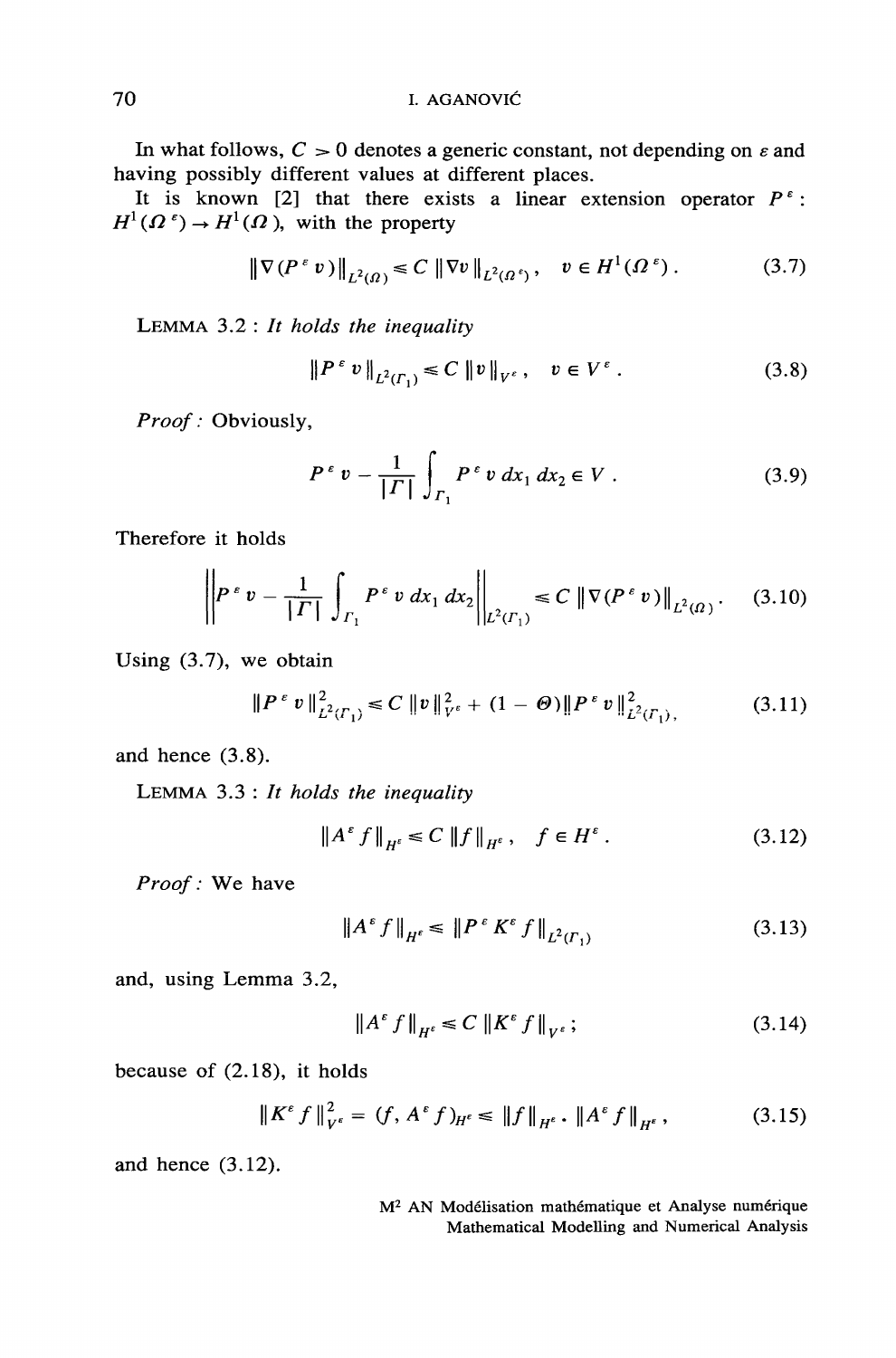LEMMA 3.4 : Let  $f \in H$  and  $\psi^{\varepsilon} = K^{\varepsilon} R^{\varepsilon} f$ . Then there exists a subsequence of  $\{\psi^{\varepsilon}\}\$  (denoted again by  $\{\psi^{\varepsilon}\}\$ ) and a function  $\psi \in V$ , such that

$$
P^{\varepsilon} \psi^{\varepsilon} \to \psi \quad \text{weakly in} \quad H^{1}(\Omega) \,, \tag{3.16}
$$

strongly in 
$$
L^2(\Omega)
$$
 and (3.17)

strongly in  $L^2(\Gamma_1)$ .  $(3.18)$ 

*Proof*: Because of (2.18), it holds

$$
\|\psi^{\varepsilon}\|_{V^{\varepsilon}}^{2} = (R^{\varepsilon} f, \ \psi^{\varepsilon})_{H^{\varepsilon}} \leq \|R^{\varepsilon} f\|_{H^{\varepsilon}} \cdot \|P^{\varepsilon} \ \psi^{\varepsilon}\|_{L^{2}(T_{1})};\tag{3.19}
$$

taking into account Lemmas 3.1 and 3.2, we obtain

$$
\|\psi^{\epsilon}\|_{V^{\epsilon}}^2 \leq C \|\psi^{\epsilon}\|_{V^{\epsilon}},\tag{3.20}
$$

and hence

$$
\|\psi^{\varepsilon}\|_{V^{\varepsilon}} \leq C \tag{3.21}
$$

Using  $(3.7)$ , we have

$$
\left\| \nabla (P^{\varepsilon} \psi^{\varepsilon}) \right\|_{L^2(\Omega)} \le C \left\| \psi^{\varepsilon} \right\|_{V^{\varepsilon}} \le C \tag{3.22}
$$

Using Lemma 3.2 again,  $(3.21)$  and  $(3.22)$ , one can easy conclude that

$$
\|P^{\varepsilon} \psi^{\varepsilon}\|_{H^1(\Omega)} \leq C \tag{3.23}
$$

and hence  $(3.16)-(3.18)$ . Finally, from  $(3.3)$ ,  $(3.18)$  and the equality

$$
\int_{\Gamma_1} \chi^{\epsilon} \cdot (P^{\epsilon} \psi^{\epsilon}) \, dx_1 \, dx_2 = 0 \,, \tag{3.24}
$$

we obtain  $\psi \in V$ .

LEMMA 3.5 : Under the notation of Lemma 3.4, let

$$
\tau^{\varepsilon} = \begin{cases} \nabla \psi^{\varepsilon} & \text{in} \quad \Omega^{\varepsilon} \\ 0 & \text{otherwise} \end{cases}
$$
 (3.25)

Then there exists a subsequence of  $\{\tau^{\varepsilon}\}\$  (denoted again by  $\{\tau^{\varepsilon}\}\$ ) and a function  $\tau \in (L^2(\Omega))^3$ , such that

$$
\tau^{\varepsilon} \to \tau \quad \text{weakly in} \quad (L^2(\Omega))^3. \tag{3.26}
$$

For each  $v \in V$ , it holds

$$
\int_{\Omega} \tau \cdot \nabla v \, dx = \Theta \int_{\Gamma_1} f \cdot v \, dx_1 \, dx_2 \,.
$$
 (3.27)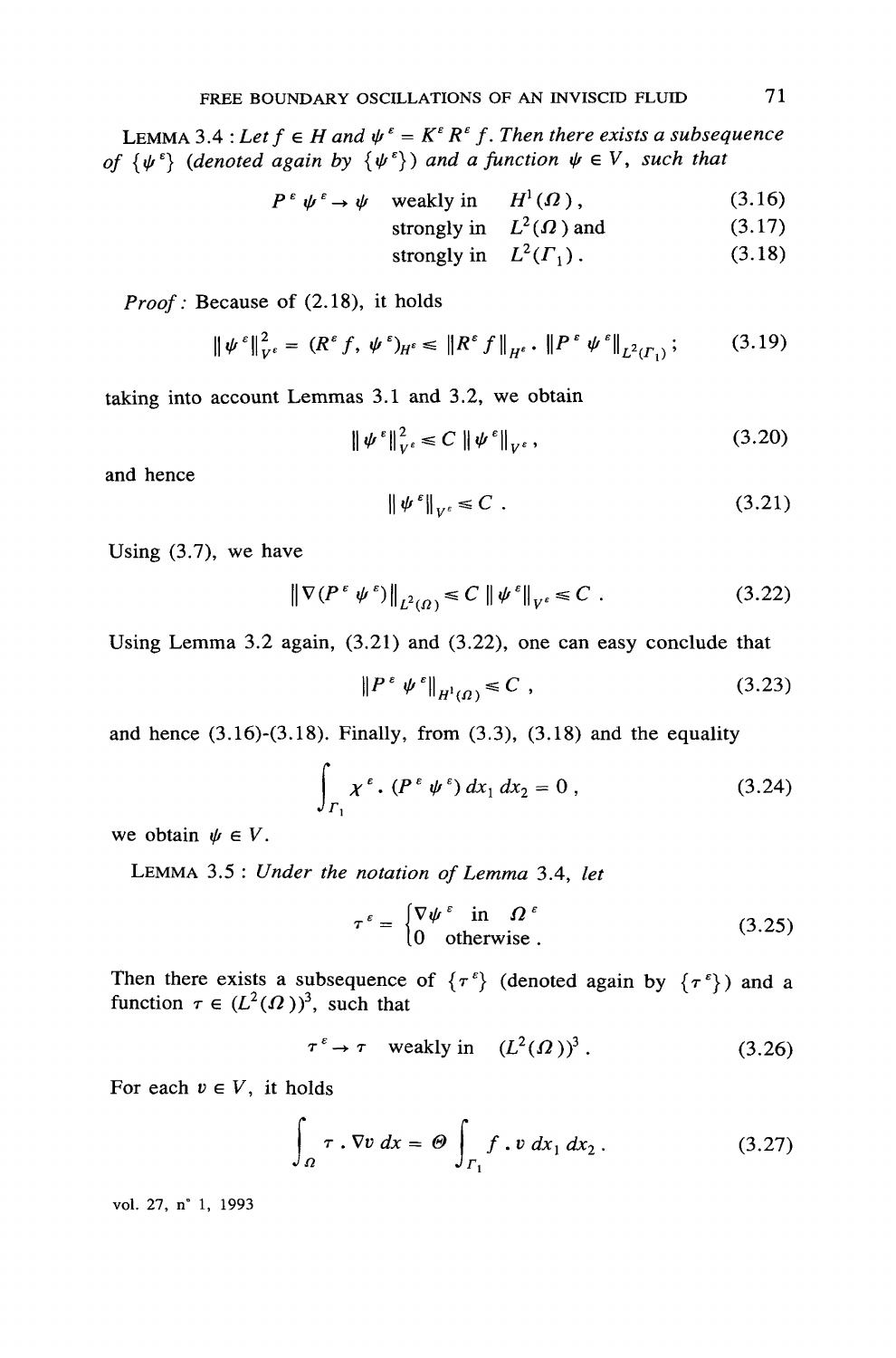*Proof*: The conclusion  $(3.26)$  follows immediately from  $(3.21)$ . Because of (2.18), for  $v \in V$  it holds

$$
\int_{\Omega} \tau^{\epsilon} \cdot \nabla v \, dx = \int_{\Gamma_1^{\epsilon}} f \cdot v \, dx_1 \, dx_2 - \frac{1}{|\Gamma^{\epsilon}|} \int_{\Gamma_1^{\epsilon}} f \, dx_1 \, dx_2 \cdot \int_{\Gamma_1^{\epsilon}} v \, dx_1 \, dx_2 \,.
$$
\n(3.28)

Taking into account  $(3.26)$  and  $(3.4)-(3.6)$ , we obtain  $(3.27)$ .

LEMMA 3.6 : The functions  $\psi$  and  $\tau$ , defined, respectively, by Lemmas 3.4 and 3.5, satisfy the equations

$$
\tau_i = \sum_{j=1}^2 a_{ij} \frac{\partial \psi}{\partial x_j}, \quad i = 1, 2, \qquad (3.29)
$$

$$
\tau_3 = \Theta \frac{\partial \psi}{\partial x_3}.
$$
\n(3.30)

Proof: Let

$$
q^{i, \epsilon}(x_1, x_2) = (Pq^i) \left( \frac{x_1}{\epsilon}, \frac{x_2}{\epsilon} \right), \quad (x_1, x_2) \in \Gamma \,, \quad i = 1, 2 \,, \quad (3.31)
$$

where  $P: H^1(Y^*) \to H^1(Y)$  is a linear extension operator with the property  $[2]$ 

$$
\|\nabla (Pv)\|_{L^2(Y)} \leq C \|\nabla v\|_{L^2(Y^*)}, \quad v \in H^1(Y^*)\,. \tag{3.32}
$$

Let

$$
\eta^{i}(y) = \begin{cases} \nabla (q^{i}(y) + y_{i}), & y \in Y^{*} \\ 0, & y \in G \end{cases}, i = 1, 2, \quad (3.33)
$$

and

$$
\eta^{i, \epsilon}(x_1, x_2) = \eta^{i}\left(\frac{x_1}{\epsilon}, \frac{x_2}{\epsilon}\right)(x_1, x_2) \in \Gamma, \quad i = 1, 2. \tag{3.34}
$$

From  $(2.1)-(2.3)$  it follows the inequality

$$
\|q^{i,s}\|_{L^2(\Gamma)} \leq C \tag{3.35}
$$

The functions  $(3.34)$  satisfy the equations

$$
\text{div } \eta^{i, \epsilon} = 0 \quad \text{in } \Omega \,, \quad i = 1, 2 \,. \tag{3.36}
$$

M<sup>2</sup> AN Modélisation mathématique et Analyse numérique Mathematical Modelling and Numerical Analysis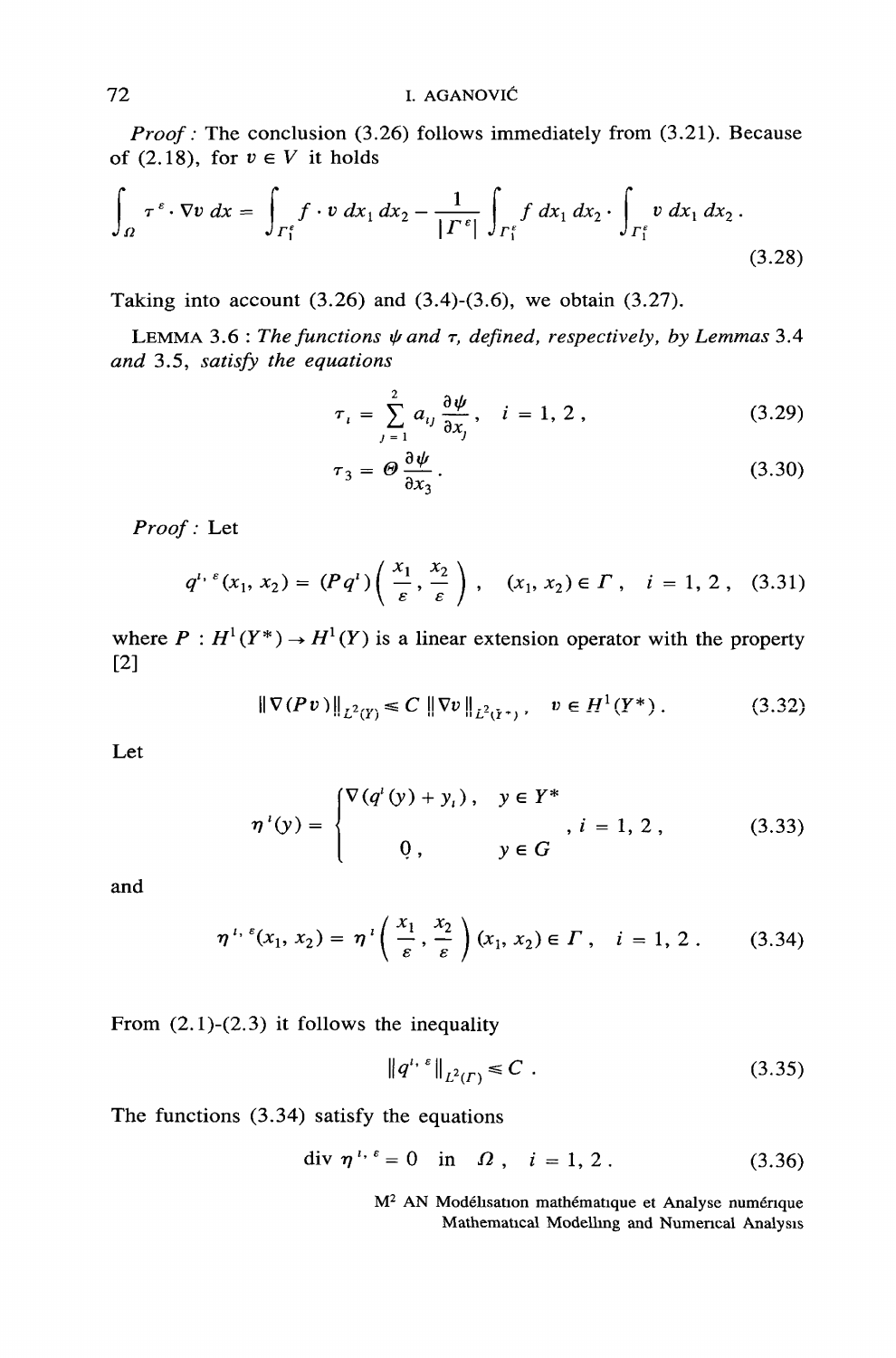Let  $v \in \mathcal{D}(\Omega)$ ; multiplying (3.36) by  $(P^{\varepsilon} \psi^{\varepsilon}) v$ , after integration by parts we obtain

$$
\int_{\Omega} \eta^{i,\,\varepsilon} \cdot \nabla (P^{\,\varepsilon} \psi^{\,\varepsilon}) \cdot v \, dx + \int_{\Omega} \eta^{i,\,\varepsilon} \cdot (P^{\,\varepsilon} \psi^{\,\varepsilon}) \cdot \nabla v \, dx = 0 \;, \quad (3.37)
$$

**or** 

$$
\int_{\Omega} \eta^{i, \epsilon} \cdot \tau^{\epsilon} \cdot v \, dx = - \sum_{j=1}^{2} \int_{\Omega} \eta^{i, \epsilon} \cdot (P^{\epsilon} \psi^{\epsilon}) \cdot \frac{\partial v}{\partial x_j} dx \,. \tag{3.38}
$$

Let  $\{\psi^{\varepsilon}, \tau^{\varepsilon}\}\$  be a subsequence satisfying (3.16)-(3.18) and (3.26). Taking into account the fact that

$$
\eta_j^{i, i} \to a_{ij}
$$
 weakly in  $L^2(\Gamma)$ , *i, j = 1, 2*, (3.39)

we obtain

 $\mathbf{I}$ 

$$
\lim_{\varepsilon \to 0} \int_{\Omega} \eta^{\iota, \varepsilon} \cdot \tau^{\varepsilon} \cdot v \, dx = \sum_{j=1}^{2} \int_{\Omega} a_{ij} \frac{\partial \psi}{\partial x_j} v \, dx \, . \tag{3.40}
$$

Setting in (3.28) the function  $(\epsilon q^{i, \ell} + x_i)$   $(i = 1, 2)$  instead of v, we have

$$
\int_{\Omega} \tau^{\varepsilon} \cdot \eta^{\iota, \varepsilon} \cdot v \, dx + \int_{\Omega} \tau^{\varepsilon} \cdot (\varepsilon q^{\iota, \varepsilon} + x_{\iota}) \cdot \nabla v \, dx = 0 \,. \tag{3.41}
$$

Taking into account  $(3.26)$ ,  $(3.35)$  and  $(3.40)$ , we find that

$$
\sum_{j=1}^{2} \int_{\Omega} \left( a_{ij} \frac{\partial \psi}{\partial x_{j}} v + \tau_{j} x_{i} \frac{\partial v}{\partial x_{j}} \right) dx + \int_{\Omega} \tau_{3} x_{i} \frac{\partial v}{\partial x_{3}} dx = 0, \quad i = 1, 2. (3.42)
$$

Setting in (3.27) the function  $x_i$  v (i = 1, 2) instead of v, we have

$$
\sum_{j=1}^{2} \int_{\Omega} \tau_j x_i \frac{\partial v}{\partial x_j} dx + \int_{\Omega} \tau_3 x_i \frac{\partial v}{\partial x_3} dx + \int_{\Omega} \tau_i v dx = 0, \quad i = 1, 2. \quad (3.43)
$$

From  $(3.42)$  and  $(3.43)$  it follows

$$
\sum_{j=1}^{2} \int_{\Omega} a_{ij} \frac{\partial \psi}{\partial x_j} v \, dx - \int_{\Omega} \tau_i v \, dx = 0 \,, \quad i = 1, 2 \,, \tag{3.44}
$$

and hence  $(3.29)$ . Finally, we have

$$
\int_{\Omega} \tau_3^{\varepsilon} v \, dx = \int_{\Omega^{\varepsilon}} \frac{\partial \psi^{\varepsilon}}{\partial x_3} v \, dx = - \int_{\Omega^{\varepsilon}} \psi^{\varepsilon} \frac{\partial v}{\partial x_3} dx = - \int_{\Omega} \chi^{\varepsilon} \cdot (P^{\varepsilon} \psi^{\varepsilon}) \cdot \frac{\partial v}{\partial x_3} dx
$$
\n(3.45)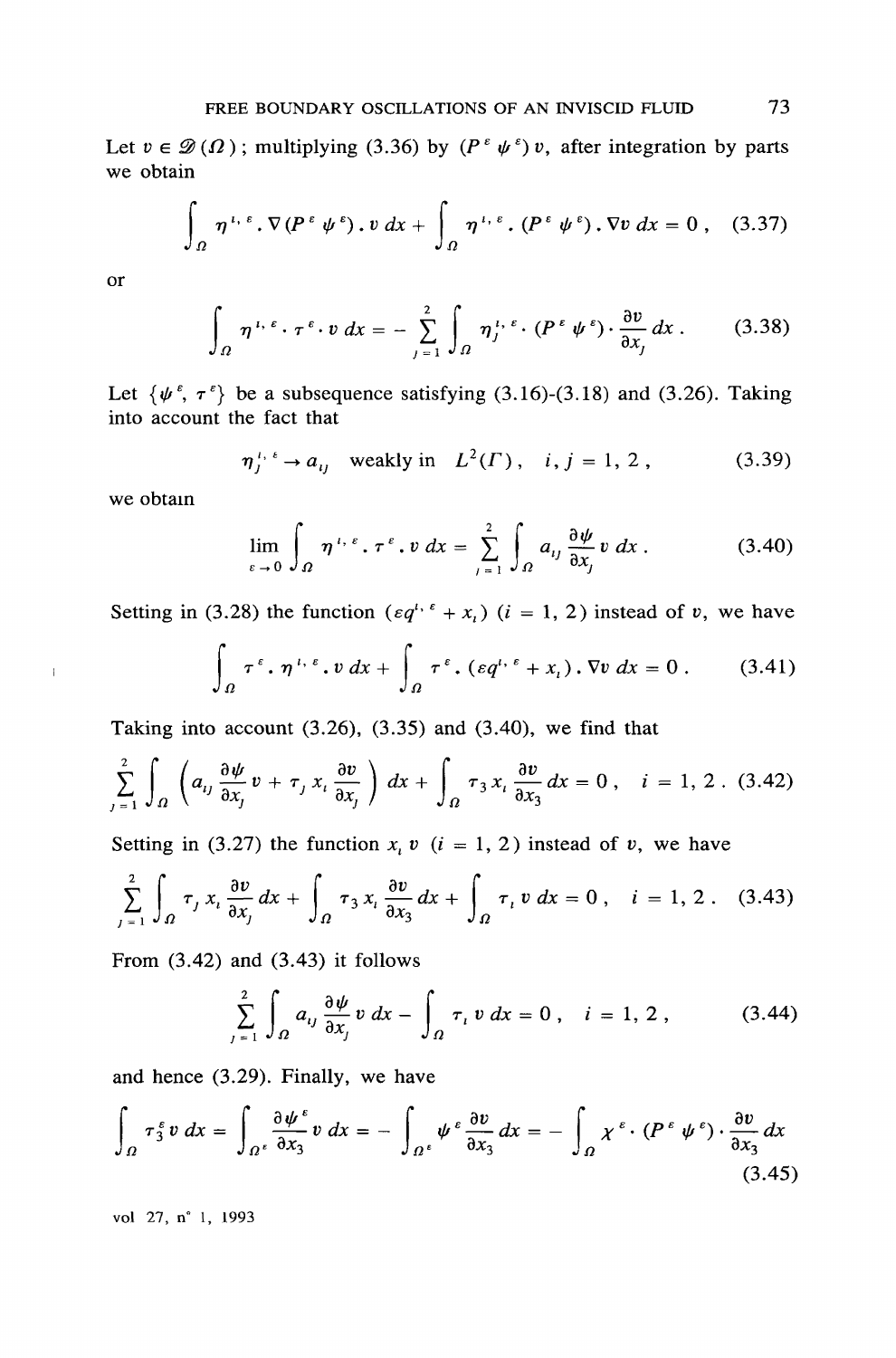Taking into account  $(3.3)$ ,  $(3.17)$  and  $(3.26)$ , we obtain

$$
\int_{\Omega} \tau_3 \, v \, dx = -\Theta \int_{\Omega} \psi \, \frac{\partial v}{\partial x_3} dx \,, \tag{3.46}
$$

and hence  $(3.30)$ .

LEMMA 3.7 : The function  $\psi$ , defined by Lemma 3.4, doesn't depend on the subsequence  $\{\psi^{\varepsilon}\}\$  and satisfies the equality

$$
\psi = Kf \tag{3.47}
$$

*Proof*: The conclusion follows immediately from (2.19) and Lemmas 3.5 and 3.6.

LEMMA 3.8 : For  $f \in H$ , it holds

$$
\lim_{\varepsilon \to 0} \|A^{\varepsilon} R^{\varepsilon} f - R^{\varepsilon} Af\|_{H^s} = 0.
$$
 (3.48)

Proof: We have

$$
\|A^{\varepsilon} R^{\varepsilon} f - R^{\varepsilon} Af\|_{H^{\varepsilon}} \le
$$
  
\n
$$
\leq \|\psi^{\varepsilon} - Kf\|_{L^{2}(r_{1}^{\varepsilon})} + \frac{1}{|\Gamma^{\varepsilon}|^{1/2}} \left| \int_{r_{1}^{\varepsilon}} Kf \, dx_{1} \, dx_{2} \right|
$$
  
\n
$$
\leq \|P^{\varepsilon} \psi^{\varepsilon} - Kf\|_{L^{2}(r_{1})} + \frac{1}{|\Gamma^{\varepsilon}|^{1/2}} \left| \int_{r_{1}^{\varepsilon}} Kf \, dx_{1} \, dx_{2} \right|.
$$
 (3.49)

Taking into account  $(3.5)$ ,  $(3.6)$ ,  $(3.18)$  and  $(3.47)$ , we obtain  $(3.48)$ .

LEMMA 3.9 : If  $\{f^{\varepsilon}\}\$  is a sequence of functions  $f^{\varepsilon} \in H^{\varepsilon}$  with the property

$$
\|f^{\varepsilon}\|_{H^{\varepsilon}} \leq C \tag{3.50}
$$

then there exists its subsequence (denoted again by  $\{f^{\varepsilon}\}\$ ) and a function  $w \in H$ , such that

$$
\lim_{\varepsilon \to 0} \|A^{\varepsilon} f^{\varepsilon} - R^{\varepsilon} w\|_{H^{\varepsilon}} = 0.
$$
\n(3.51)

*Proof*: Because of (2.18) and Lemma 3.2, we have

$$
\|K^{\varepsilon} f^{\varepsilon}\|_{V^{\varepsilon}}^{2} = (f^{\varepsilon}, \gamma^{\varepsilon} K^{\varepsilon} f^{\varepsilon})_{H^{\varepsilon}} \le C \|P^{\varepsilon} K^{\varepsilon} f^{\varepsilon}\|_{L^{2}(F_{1})} \le C \|K^{\varepsilon} f^{\varepsilon}\|_{V^{\varepsilon}} (3.52)
$$

M<sup>2</sup>AN Modélisation mathématique et Analyse numérique Mathematical Modelling and Numerical Analysis

74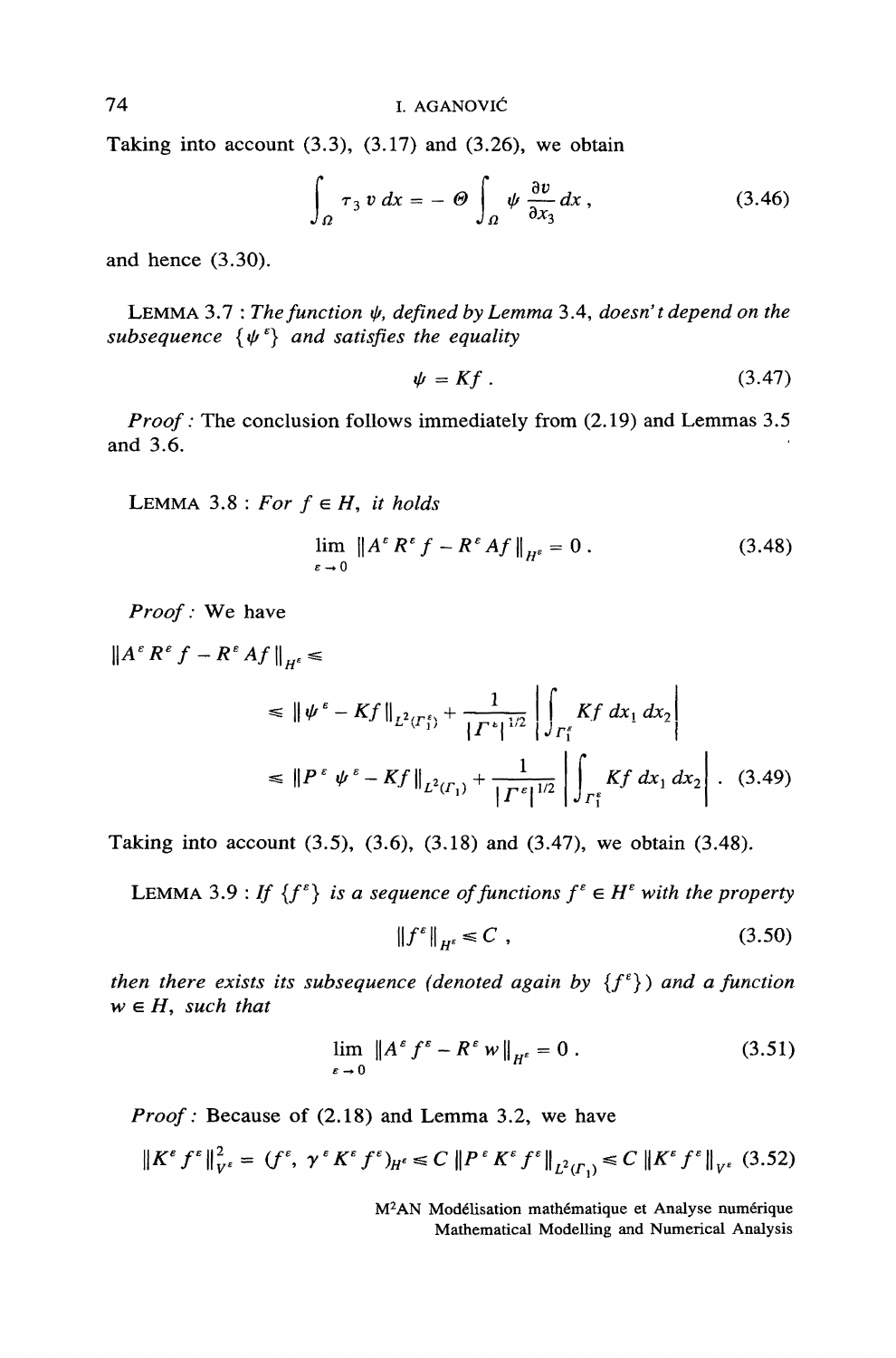and hence

$$
\left\|K^{\varepsilon} f^{\varepsilon}\right\|_{V^{\varepsilon}} \leq C \tag{3.53}
$$

Using  $(3.7)$  and Lemma 3.2 again, we conclude that

$$
\|P^{\varepsilon} K^{\varepsilon} f^{\varepsilon}\|_{H^1(\Omega)} \leq C \tag{3.54}
$$

Consequently, there exists a subsequence of  $\{P^{\varepsilon} K^{\varepsilon} f^{\varepsilon}\}\$  (denoted again by  $\{P^{\varepsilon} K^{\varepsilon} f^{\varepsilon}\}\$  and a function  $h \in H^{1}(\Omega)$ , such that

$$
P^{\varepsilon} K^{\varepsilon} f^{\varepsilon} \to h \quad \text{weakly in} \quad H^{1}(\Omega) , \tag{3.55}
$$

strongly in 
$$
L^2(\Omega)
$$
 and (3.56)

strongly in 
$$
L^2(\Gamma_1)
$$
. (3.57)

From  $(3.3)$ ,  $(3.57)$  and the equality

$$
\int_{\Gamma_1} \chi^{\epsilon} \cdot (P^{\epsilon} K^{\epsilon} f^{\epsilon}) dx_1 dx_2 = 0 , \qquad (3.58)
$$

we obtain  $h \in V$ . Let  $w = \gamma h$ ; then it holds

$$
\|A^{\varepsilon} f^{\varepsilon} - R^{\varepsilon} w\|_{H^{\varepsilon}} \le
$$
  
\n
$$
\le \|A^{\varepsilon} f^{\varepsilon} - w\|_{L^{2}(T_{1}^{\varepsilon})} + \frac{1}{|I^{\varepsilon}|} \left| \int_{\Gamma_{1}^{\varepsilon}} w \, dx_{1} \, dx_{2} \right|
$$
  
\n
$$
\le \|P^{\varepsilon} K^{\varepsilon} f^{\varepsilon} - w\|_{L^{2}(T_{1})} + \frac{1}{|I^{\varepsilon}|} \left| \int_{\Gamma_{1}} w \, dx_{1} \, dx_{2} \right|.
$$
 (3.59)

Taking into account (3.5), (3.6) and (3.57), we obtain (3.51).

#### 4. PROOF OF THEOREM 2.1

The conclusions of Theorem 2.1 follow immediately from Lemmas 3.1, 3.3, 3.8 and 3.9, which appear to be the verifications of assumptions of the mentioned abstract result [4].

#### **REFERENCES**

[1] A. BENSOUSSAN, J.-L. LIONS and G. PAPANICOLAU, Asymptotic Analysis of Periodic Structures, North-Holland, Amsterdam, 1978.